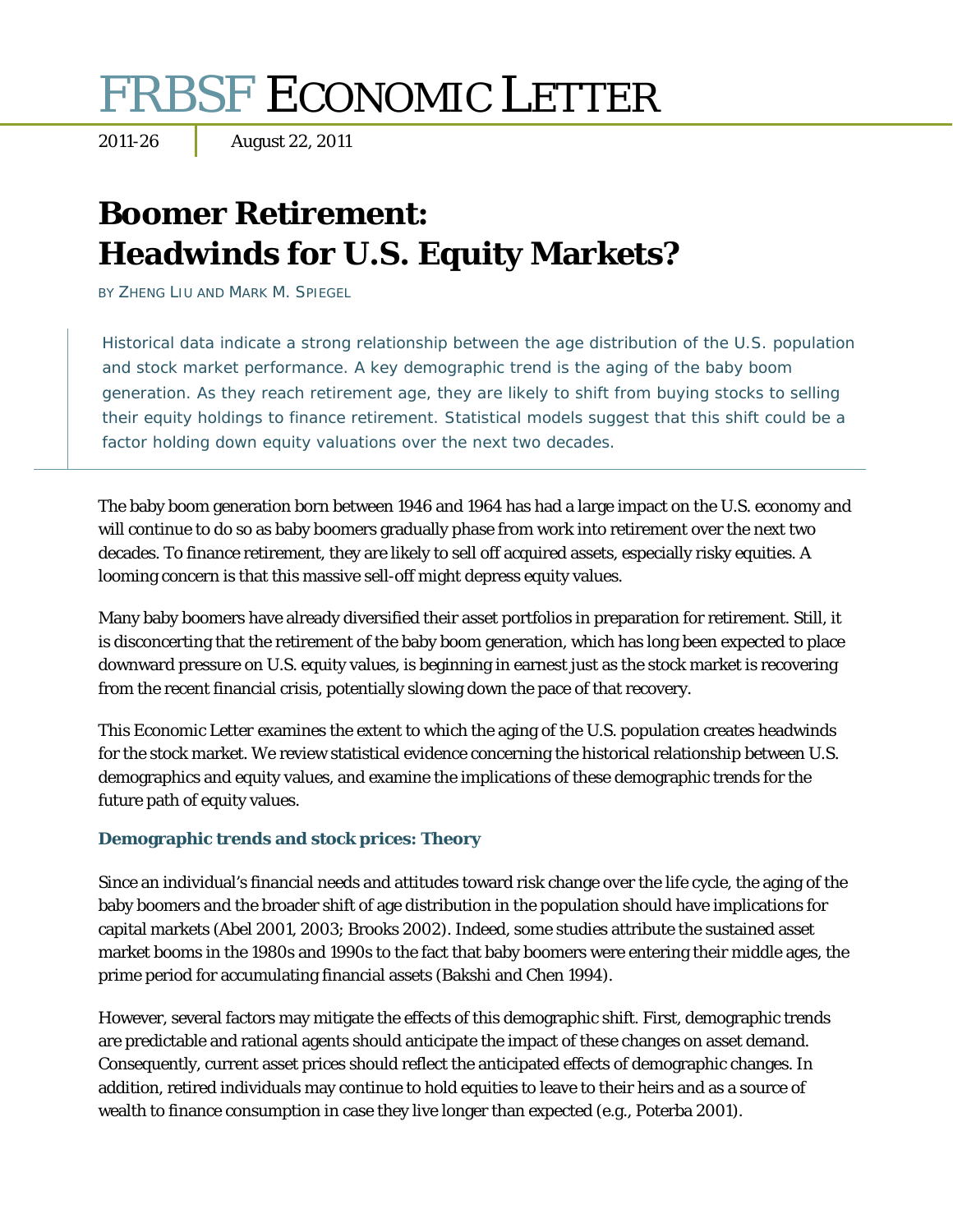Foreign demand for U.S. equities might also reduce the downward pressure on asset prices. However, the effect is probably limited for two reasons. First, other developed nations have populations that are aging even more rapidly than the U.S. population (Krueger and Ludwig, 2007). Second, there is substantial evidence of home bias in equity holdings. Individual investors typically hold disproportionate shares of domestic assets in their portfolios. For example, in 2009, the foreign equity holdings of U.S. investors were only 27.2% of the share of foreign equities in global market capitalization. While the low level of international equity diversification is still not well understood (Obstfeld and Rogoff 2001), it suggests that foreign demand for U.S. equities is unlikely to offset price declines resulting from a sell-off by U.S. nationals.

#### **Demographic trends and stock prices: Some evidence**

To examine the historical relationship between demographic trends and stock prices, we consider a statistical model in which the equity price/earnings (P/E) ratio depends on a measure of age distribution (for another example, see Geanakoplos et al. 2004). We construct the P/E ratio based on the year-end level of the Standard & Poor's 500 Index adjusted for inflation and average inflation-adjusted earnings over the past 12 months. We measure age distribution using the ratio of the middle-age cohort, age 40– 49, to the old-age cohort, age 60–69. We call this the M/O ratio.

We prefer our M/O ratio to the M/Y ratio of middle-age to young adults, age 20–29, studied by Geanakoplos et al. (2004). In our view, the saving and investment behavior of the old-age cohort is more relevant for asset prices than the behavior of young adults. Equity accumulation by young adults is low. To the extent they save, it is primarily for housing rather than for investment in the stock market. In contrast, individuals age 60–69 may shift their portfolios as their financial needs and attitudes toward risk change. Eligibility for Social Security pensions is also likely to play a first-order role in determining the life-cycle patterns of saving, especially for old-age individuals.

Figure 1 displays the P/E and M/O ratios from 1954 to 2010. The two series appear to be highly correlated. For example, between 1981 and 2000, as baby boomers reached their peak working and saving ages, the M/O ratio increased from about 0.18 to about 0.74. During the same period, the P/E ratio tripled from about 8 to 24. In the 2000s, as the baby boom generation started aging and the baby bust generation started to reach prime working and saving ages, the M/O and P/E ratios both declined substantially. Statistical analysis confirms this correlation. In our model, we obtain a statistically and economically significant estimate of the relationship



between the P/E and M/O ratios. We estimate that the M/O ratio explains about 61% of the movements in the P/E ratio during the sample period. In other words, the M/O ratio predicts long-run trends in the P/E ratio well.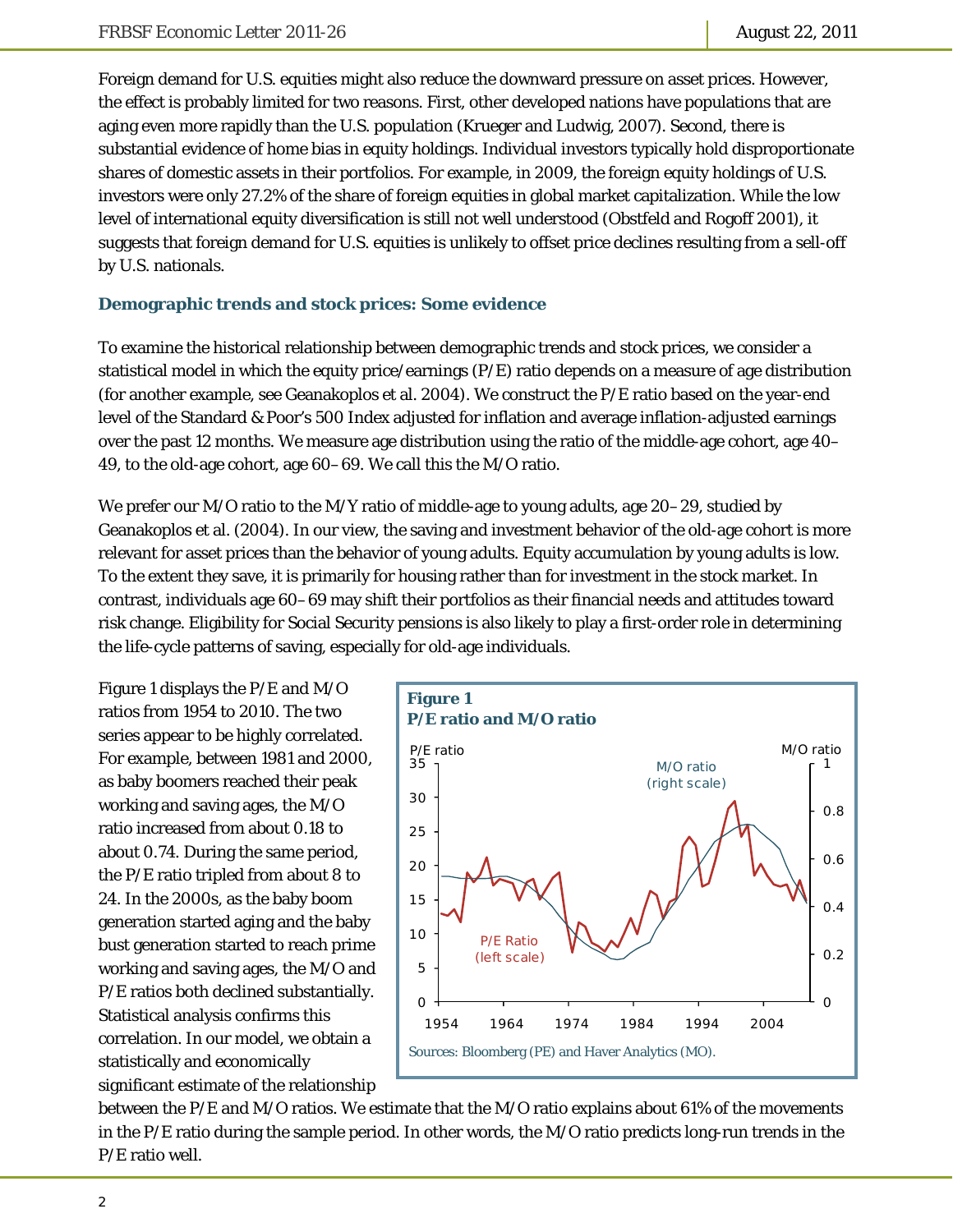# **Demographic headwinds for U.S. stock prices**

This evidence suggests that U.S. equity values are closely related to the age distribution of the population. Since demographic trends are largely predictable, we can forecast the path that the P/E ratio is likely to follow in the next few decades based on the predicted M/O ratio. Figure 2 compares the actual and modelimplied P/E ratios for the sample period ending in 2010. We calculate the path for the model-implied P/E during the sample period by feeding in actual M/O ratios. We call the long-run path of the P/E ratio predicted by the model the "potential P/E ratio" and designate it P/E\*. Figure 2 shows that the  $P/E^*$  (red dashed line) is highly



correlated with actual P/E during the sample period.

What does the model say about the future trajectory of the P/E ratio? To generate a forecast for actual  $P/E$  from 2011 to 2030, we must first project  $P/E^*$  for that period. To obtain this future  $P/E^*$  path, we calculate the projected M/O ratio from 2011 to 2030 by feeding Census Bureau projected population data into the estimated model. Figure 2 shows that  $P/E^*$  should decline persistently from about 15 in 2010 to about 8.4 in 2025, before recovering to 9.14 in 2030.

We next calculate the probable path for the actual  $P/E$  ratio in the next two decades by introducing an error correction model for  $P/E^*$ . The actual  $P/E$  ratio frequently deviates from the potential  $P/E$  ratio. To account for this deviation, we estimate an error-correction model in which we assume that changes in the actual P/E ratio depend on the previous year's gap between  $P/E$  and  $P/E^*$ . Using data from 1954 to 2010, we obtain a statistically and economically significant estimate of the model parameters. In technical terms, the gap has a coefficient of about  $-0.43$ , which indicates a tendency for the actual  $P/E$ ratio to converge to  $P/E^*$ . This estimate implies that, when actual  $P/E$  exceeds potential  $P/E$  by 1%, the actual P/E ratio should fall by 0.43% within a year. Given the projected path for P/E\* and the estimated convergence process, we find that the actual P/E ratio should decline from about 15 in 2010 to about 8.3 in 2025 before recovering to about 9 in 2030.

We are also interested in forecasting the potential path for stock prices. Since we have forecast a path for the P/E ratio, predicting stock prices is straightforward if we can project earnings, the E part of the ratio. For this purpose, we assume that, in the next decade, real earnings will grow steadily at the same average 3.42% annual rate by which they grew from 1954 to 2010. To obtain real earnings, we deflate nominal earnings by the consumer price index.

The model-generated path for real stock prices implied by demographic trends is quite bearish. Real stock prices follow a downward trend until 2021, cumulatively declining about 13% relative to 2010. The subsequent recovery is quite slow. Indeed, real stock prices are not expected to return to their 2010 level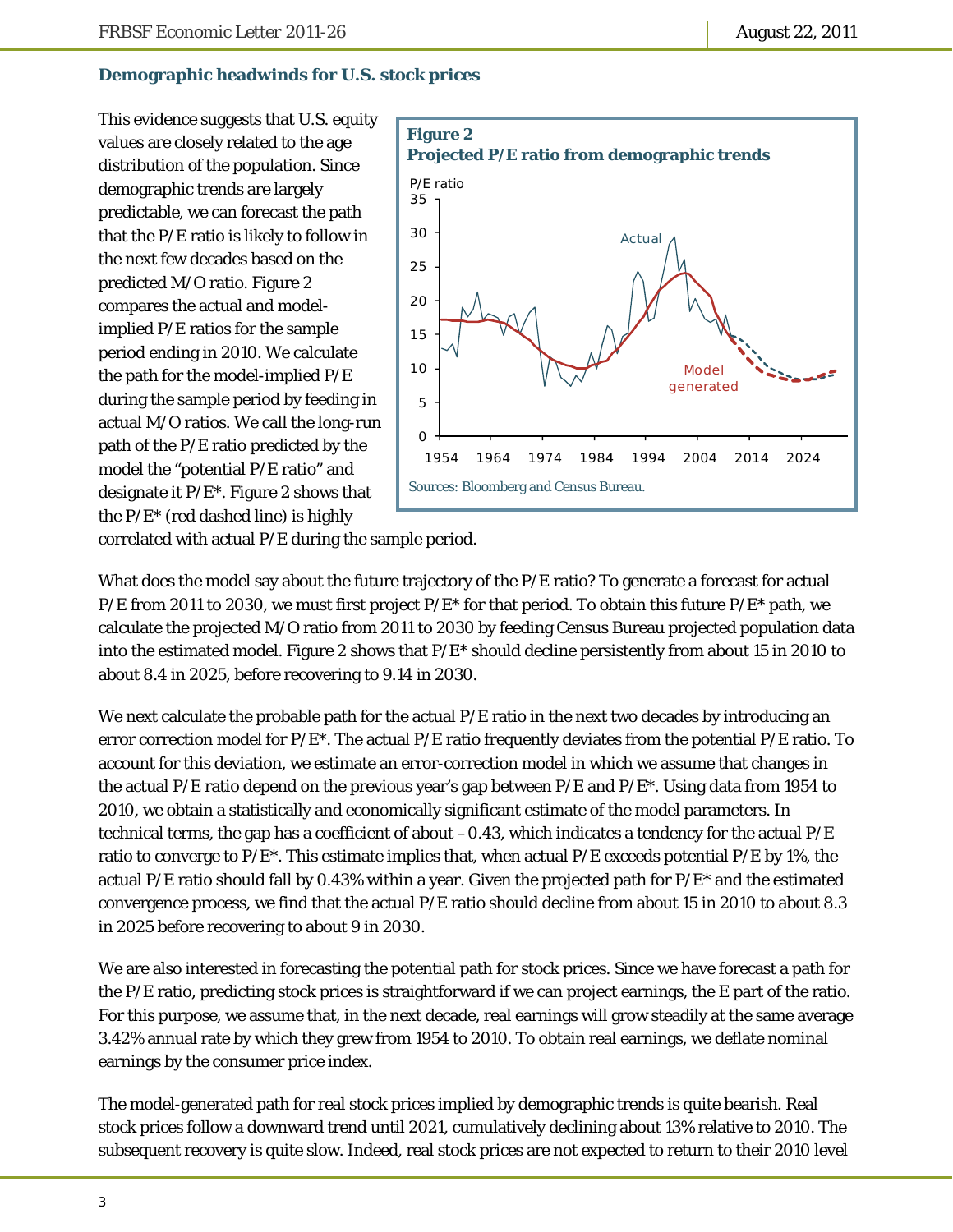until 2027. On the brighter side, as the M/O ratio rebounds in 2025, we should expect a strong stock price recovery. By 2030, our calculations suggest that the real value of equities will be about 20% higher than in 2010.

#### **Conclusion**

Despite theoretical ambiguities, U.S. equity values have been closely related to demographic trends in the past half century. There has been a tight correlation between population dependency ratios, such as the M/O ratio, and the P/E ratio of the U.S. stock market. In the context of the impending retirement of baby boomers over the next two decades, this correlation portends poorly for equity values. Moreover, the demographic changes related to the retirement of the baby boom generation are well known. This suggests that market participants may anticipate that equities will perform poorly in the future, an expectation that can potentially depress current stock prices. In that sense, these demographic shifts may present headwinds today for the stock market's recovery from the financial crisis.

Still, theoretical ambiguities make such projections far from certain. In considering the future trajectory of equity values, we have examined a single factor—the M/O ratio. Needless to say, many other factors may drive demand for stock. For example, researchers have correlated long swings in P/E ratios with relative volatility in bond and equity markets and long-term bond yields (e.g., Lansing 2004). In addition, foreign investor taste for U.S. assets may change. Foreign countries hold large quantities of U.S. securities, and foreign agents, such as sovereign wealth funds, may alter their mix of U.S. assets in favor of equities. China and other emerging market countries may relax capital controls, which would allow their nationals to invest in U.S. equity markets. These factors could potentially alleviate the adverse impact of U.S. demographic trends on stock markets.

- *[Zheng Liu](http://www.frbsf.org/economics/economists/staff.php?zliu) is a research advisor in the Economic Research Department of the Federal Reserve Bank of San Francisco.*
- *[Mark M. Spiegel](http://www.frbsf.org/economics/economists/staff.php?mspiegel) is a vice president in the Economic Research Department of the Federal Reserve Bank of San Francisco.*

#### **References**

- Abel, Andrew B. 2001. "Will Bequests Attenuate the Predicted Meltdown in Stock Prices When Baby Boomers Retire?" *Review of Economics and Statistics* 83(4), pp. 589–595.
- Abel, Andrew B. 2003. "The Effects of a Baby Boom on Stock Prices and Capital Accumulation in the Presence of Social Security." *Econometrica* 71(2), pp. 551–578.
- Bakshi, Gurdip S., and Zhiwu Chen. 1994. "Baby Boom, Population Aging, and Capital Markets." *The Journal of Business* 67(2), pp. 165–202.
- Brooks, Robin. 2002. "Asset-Market Effects of the Baby Boom and Social-Security Reform." *American Economic Association Papers and Proceedings* 92(2), pp. 402–406.
- Geanakoplos, John, Michael Magill, and Martine Quinzii. 2004. "Demography and the Long-Run Predictability of the Stock Market." *Brookings Papers on Economic Activity* 1, pp. 241–307.
- Krueger, Dirk, and Alexander Ludwig. 2007. "On the Consequences of Demographic Change for Rates of Returns to Capital, and the Distribution of Wealth and Welfare." *Journal of Monetary Economics* 54, pp. 49–87.
- Lansing, Kevin J. 2004. "Inflation-Induced Valuation Errors in the Stock Market." *FRBSF Economic Letter* 2004- 30 (October 29). http://www.frbsf.org/publications/economics/letter/2004/el2004-30.html